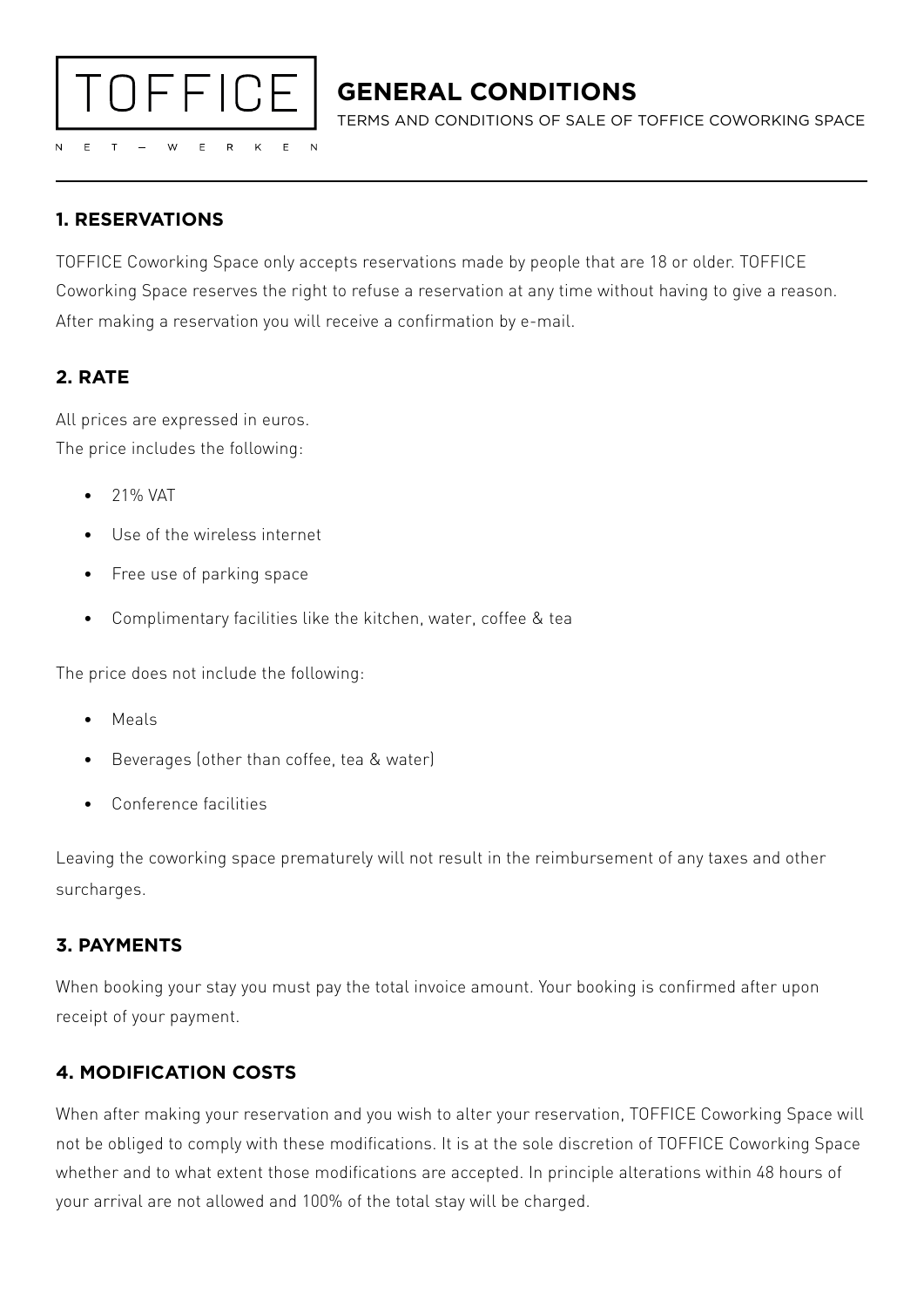### **5. CANCELLATION**

- 1. Upon the receipt of the reservation confirmation, you may renounce it within 24 hours, starting from the postage date.
- 2. If you cancel your stay more than 48 hours before the start of your stay, there will be no charges
- 3. If you cancel your stay within 48 hours of the start of your stay, the total invoice amount shall be due.
- 4. If you leave the coworking space before the actual departure time, the total invoice amount shall be due.
- 5. 5. When there is a discrepancy between 5.1. and 5.2. then 5.3. prevails.

The payment of the amounts determined under b and c must be received by TOFFICE Coworking Space within 7 days after the invoice date at the latest.

#### **6. COWORKING SPACE REGULATIONS**

In order to ensure that the stay in the coworking space is as pleasant as possible for all of our guests, all guests need to observe the regulations (of conduct) as stipulated by us. The regulations are available at the reception of the TOFFICE Coworking Space.

Pets are not allowed. If you do bring pets, you will be evicted from the building, without any right to reimbursement of the invoice amount or any part thereof.

Smoking is not allowed in the building, the fine for smoking on site is 250,00 euros.

If you infringe upon these rules and regulations you may be evicted from the coworking space, without any right to reimbursement of the invoice amount or any part thereof. TOFFICE Coworking Space reserves the right to change the organisation and opening times of its facilities. We would also like to inform you that maintenance work may be carried out in the building during your stay. This will not give you any right to any compensation whatsoever.

#### **7. FORCE MAJEURE**

Force majeure on the part of TOFFICE Coworking Space exists in case the execution of the agreement is fully or partially, whether temporarily or not, prevented by circumstances outside of the control of TOFFICE Coworking Space, including but not limited to the threat of war, staff strikes, blockades, fire, floods and other disruptions or events.

#### **8. LIABILITY**

- 1. TOFFICE Coworking Space shall not be held liable for the following:
	- o theft, loss or damage, of any nature whatsoever, during or as result of your stay in the coworking space. When you have broken or damaged something, you must report this to the reception desk and pay your debt. In this way you will avoid having the amount invoiced to You at a later date and additional administrative costs being charged to you;
	- o defective or inoperative technical equipment and the failure or closure of facilities in the building.
- 2. The person making the reservation and the person/people accompanying him/her are severally liable for any loss and/or damage caused to TOFFICE Coworking Space and/or any third party as a direct or indirect result of the former's stay, irrespective of whether this was caused by any action or negligence by them themselves or any third party staying at the coworking space as a result of their invitation, as well as for any damage caused by an item whatsoever in their possession
- 3. In the case of any incorrect use of the equipment and/or not leaving the desk and property in the correct condition, additional (cleaning) costs shall be charged